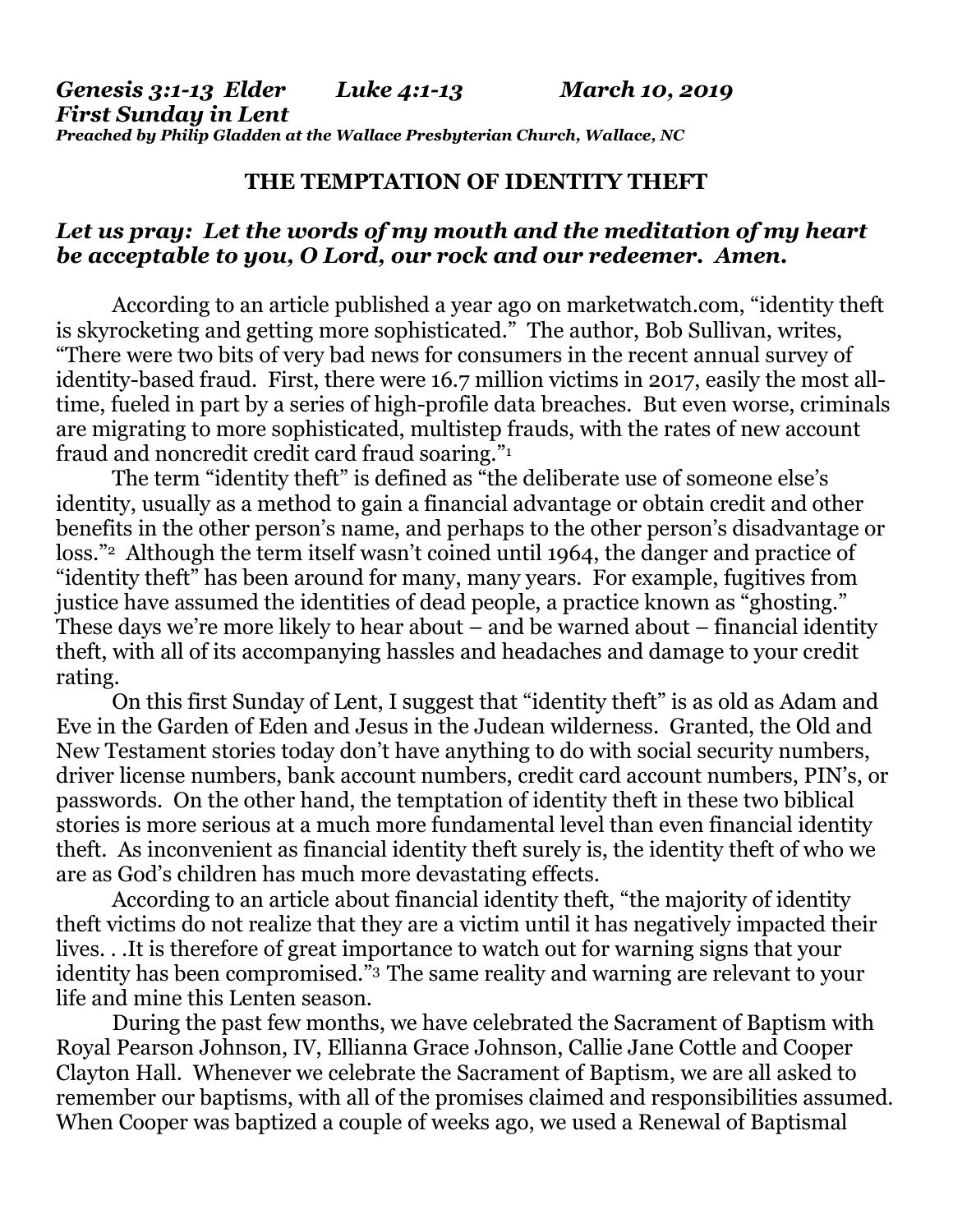Vows for our Prayer of Confession. We reaffirmed our vows to turn away from the powers of sin in the world, to turn again to Jesus Christ as our Lord and Savior, and, with God's help, to be Christ's faithful disciples.

You might remember that, before I put the water on a baby's head, I say, "Callie Jane Cottle, for you Jesus came into the world; for you he died and conquered death; all this he did for you, little one, though you know nothing of it as yet. We love because God first loved us." When I put the water on the child's head, I say, "Cooper Clayton Hall, child of the covenant,

I baptize you in the name of the Father, and of the Son, and of the Holy Spirit. Amen." After I put the water on the child's head, I say, "Royal Pearson, Elliana Grace, child of the covenant, in baptism, you are sealed by the Holy Spirit, marked as God's own forever, and called to follow Christ in mission. Amen." In the Presbyterian Church, a baptism is not a christening. I am not naming the child. But, baptism has everything to do with our identity as a child of God. As 1 John 3:1 reminds us, "See what love the Father has given us, that we should be called children of God; and that is what we are."

That identity – "child of God" – is at stake in these two temptation stories from Genesis 3 and Luke 4. Our identity as "children of God" is at stake every day, as we face the persistent temptation to trade our true identity for one that is a poor substitute. Unfortunately, too often we don't realize it until it has negatively impacted our lives.

Know this – it's nothing that God did to or against Adam and Eve. He provided everything they needed in the garden. He created them in his own image. He established a perfect relationship with them. He cared for them in every way possible. In return, he asked them to trust him as their God who knew what was best for them and loved them enough to make sure they got what was best for them. Their identity was firmly established – "children of God."

But, as the story says, "the serpent was more crafty than any other wild animal that the Lord God had made." The serpent didn't tempt Adam and Eve with ugly actions and horrific behaviors that made them cringe. On the contrary, he offered them food that was good, a delight to the eyes, and to be desired to make one wise. But, really, the fruit was just the tool used to tempt them to trade their true identities for false identities. The serpent introduced something new into their relationship with God – the element of doubt. The serpent asked the question, "Did God say, 'You shall not eat from any tree in the garden?'" and implied that God was holding out on Adam and Eve. He doesn't come right out and say it, but the serpent implies that God can't be trusted. And if God can't be trusted, who else can you turn to, Adam and Eve, except yourselves? "For God knows that when you eat of it your eyes will be opened, and you will be like God, knowing good and evil." (Genesis 3:5)

In his letter to the Christians at Rome, the apostle Paul writes about Adam and Jesus Christ, and the significance of their disobedience and obedience for all of human life. Listen to how *The Message* describes our relationship with God: "Here it is in a nutshell! Just as one person did it wrong and got us in all this trouble with sin and death, another person did it right and got us out of it. But more than just getting us out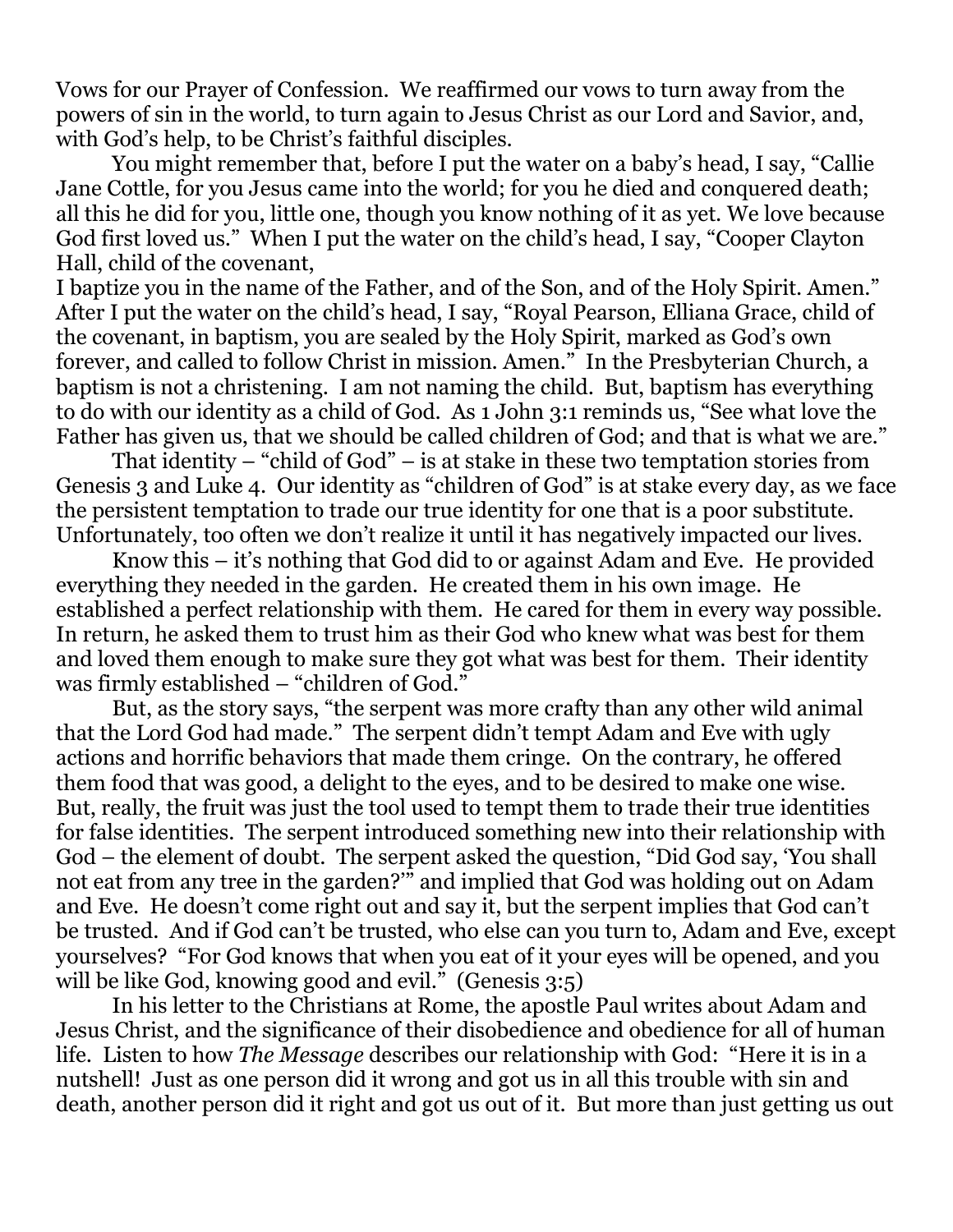of trouble, he got us into life! One man said no to God and put many people in the wrong; one man said yes to God and put many in the right." (Romans 5:18-19)

Jesus faced the same temptation in the Judean wilderness that Adam and Eve succumbed to in the Garden of Eden. Jesus' identity is not an issue. In the story of Jesus' baptism, we hear the voice from heaven say, "You are my Son, the Beloved; with you I am well pleased." (Luke 3:22) Luke traces Jesus' family tree all the way back to "son of Adam, son of God." (3:38) Jesus was "full of the Holy Spirit" when he was led by the Spirit into the wilderness.

It's not that the devil doesn't know who Jesus is and his true identity as the Son of God. So, don't be fooled when you hear him say to Jesus, "*If* you are the Son of God, command this stone to become a loaf of bread. . . *If* you are the Son of God, throw yourself down from here." To us English-speakers, the word "if" suggests a question and uncertainty. It's as if the devil doesn't know who Jesus is and wants him to prove his identity. But what the devil says to Jesus can be translated, "*Since* you are the Son of God, command this stone to become a loaf of bread . . . throw yourself down from here."

In other words, Jesus, are you sure you can trust God to be true to his word? Why don't you use your powers and your status and your identity to take matters into your own hands? Why trust God and wait to see how things are going to turn out? Why not feed the masses with bread, establish your kingdom here on earth, and wow the crowds with an eye-popping display of your power?

The devil doesn't entice Jesus with particular, individual temptations and behaviors we like to call "sin." No, the devil aims his temptations at Jesus' very core identity as a child of God who is asked to put his whole trust in God for all of life, even when that trust leads inevitably to his death on a cross. It's hardly a coincidence that at the end of his life, Jesus faces the very same temptation as he hangs on the cross, dying for the sins of the world, dying for you and for me. Luke tells us, "the people stood by, watching; but the leaders scoffed at him, saying, 'He saved others; let him save himself if he is the Messiah of God, his chosen one!' The soldiers also mocked him, coming up and offering him sour wine, and saying, 'If you are the King of the Jews, save yourself!'" (Luke 23:35-37) The irony, of course, is that if Jesus saved himself, he wouldn't and couldn't save others. If his true identity as the Son of God had been stolen, we would of all people be the most to be pitied.

It has been said that the story of Jesus' baptism in Luke 3 answers the question, "Is Jesus God's Son?" and the story of Jesus' temptation in the wilderness in Luke 4 answers the question, "What kind of Son will he be?"

The same can be said about our lives. Our baptisms answer the question, "Who are we?" and the answer is a "child of the covenant, sealed by the Holy Spirit, marked as God's own forever, and called to follow Christ in mission." As we live into our baptism identities, the question becomes, "What kind of child of God will we be?"

You know as well as I that baptism doesn't surround you with some kind of force field that protects you from the sufferings and challenges and temptations of this world. In fact, your baptism can sometimes lead you to even more suffering and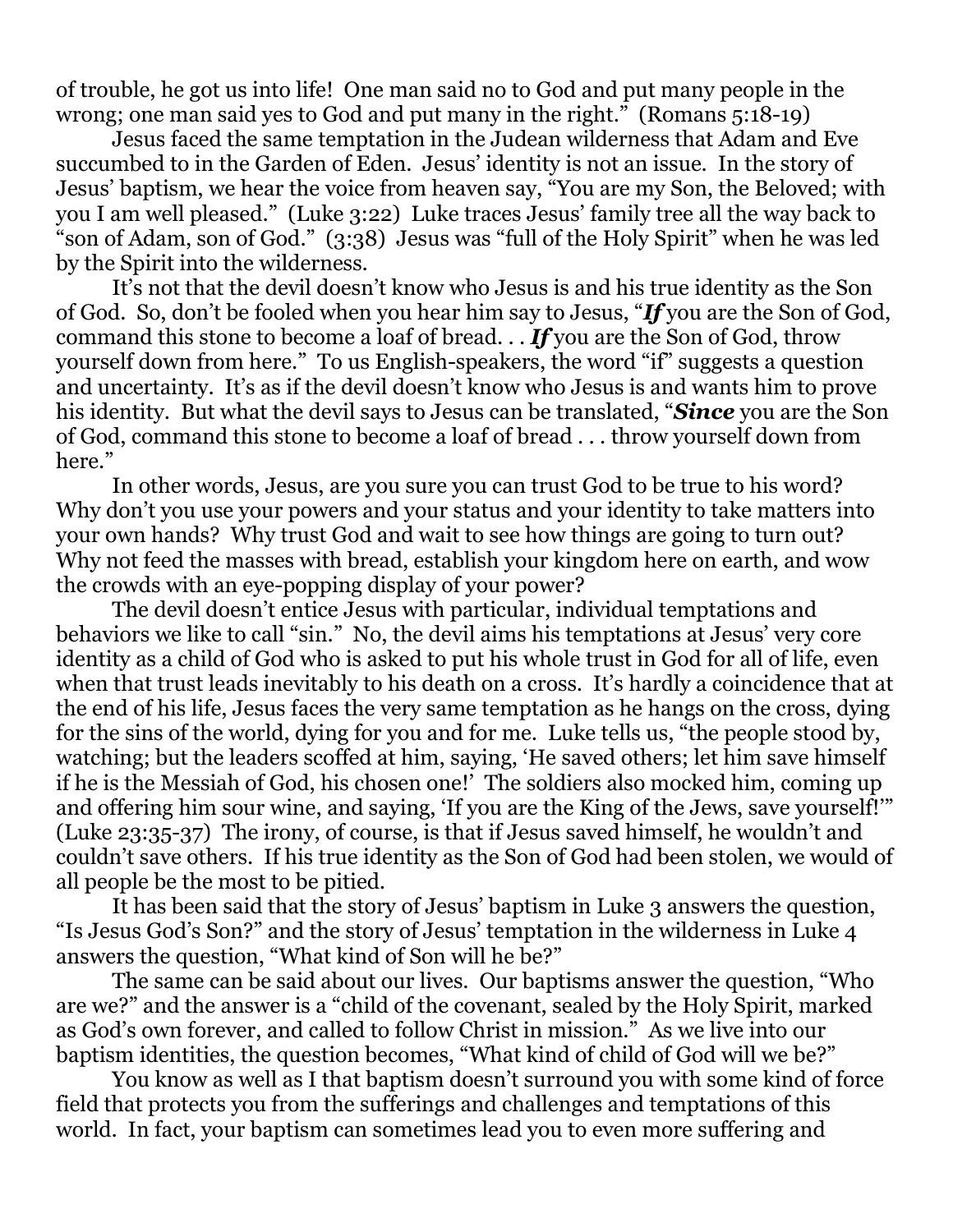challenges because of your faith. Sin is pernicious – even when we pursue the greatest ends for the greatest purposes, we can be lured away from putting our trust in God for all of life. It's a real challenge, isn't it? When life is going well, we are tempted to think, "I've done pretty well on my own." When life falls apart, we are tempted to think, "Where is God when I need him?"

Let me tell you what I don't want to do in today's sermon. I don't want to tell you, "Just trust God more." Now, there's nothing wrong with trusting God more, but to leave it at that will simply frustrate all of us. Nor do I want to give you some kind of list of do's and don't's of the Christian life to follow. I suppose there could be some value in those kinds of lists, but inevitably we end up using those lists to rate ourselves as deserving of God's love and grace and/or judging other people as falling short of the mark.

Instead, I invite you to think about this story of Jesus in the wilderness. Use these weeks of the Lenten season to remember the kind of life Jesus lived – a life of claiming his true identity as a child of God that led him to serve and love God and his neighbors.

Also, during this Lenten season, I encourage you to reclaim your true identity as a child of God and, with God's help, seek to live as such a beloved child. As I was preparing this sermon, I found a poem on Jan Richardson's blog, "Painted Prayer Book." I like what she has to say: "As we cross with Christ into the landscape of Lent and into the mystery that lies ahead of us, may we know at least this about ourselves: that our name, too, is Beloved.

Beloved Is Where We Begin

If you would enter into the wilderness, do not begin without a blessing.

Do not leave without hearing who you are: Beloved, named by the One who has traveled this path before you.

Do not go without letting it echo in your ears, and if you find it is hard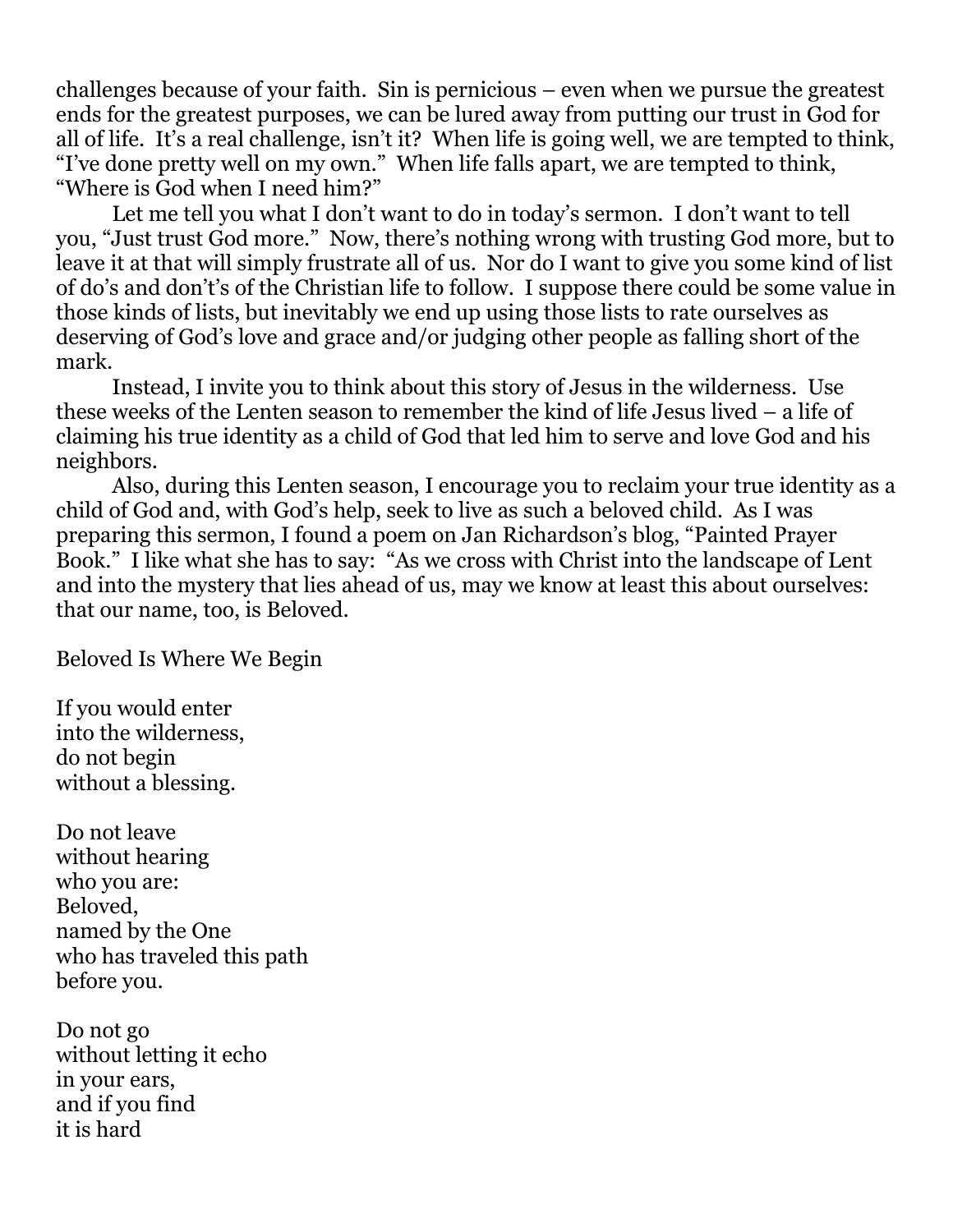to let it into your heart, do not despair. That is what this journey is for.

I cannot promise this blessing will free you from danger, from fear, from hunger, or thirst, from the scorching of sun or the fall of the night.

But I can tell you that on this way there will be rest.

I can tell you that you will know the strange graces that come to our aid only on a road such as this, that fly to meet us bearing comfort and strength, that come alongside us for no other cause than to lean themselves toward our ear and with their curious insistence whisper our name:

Beloved. Beloved. Beloved.4